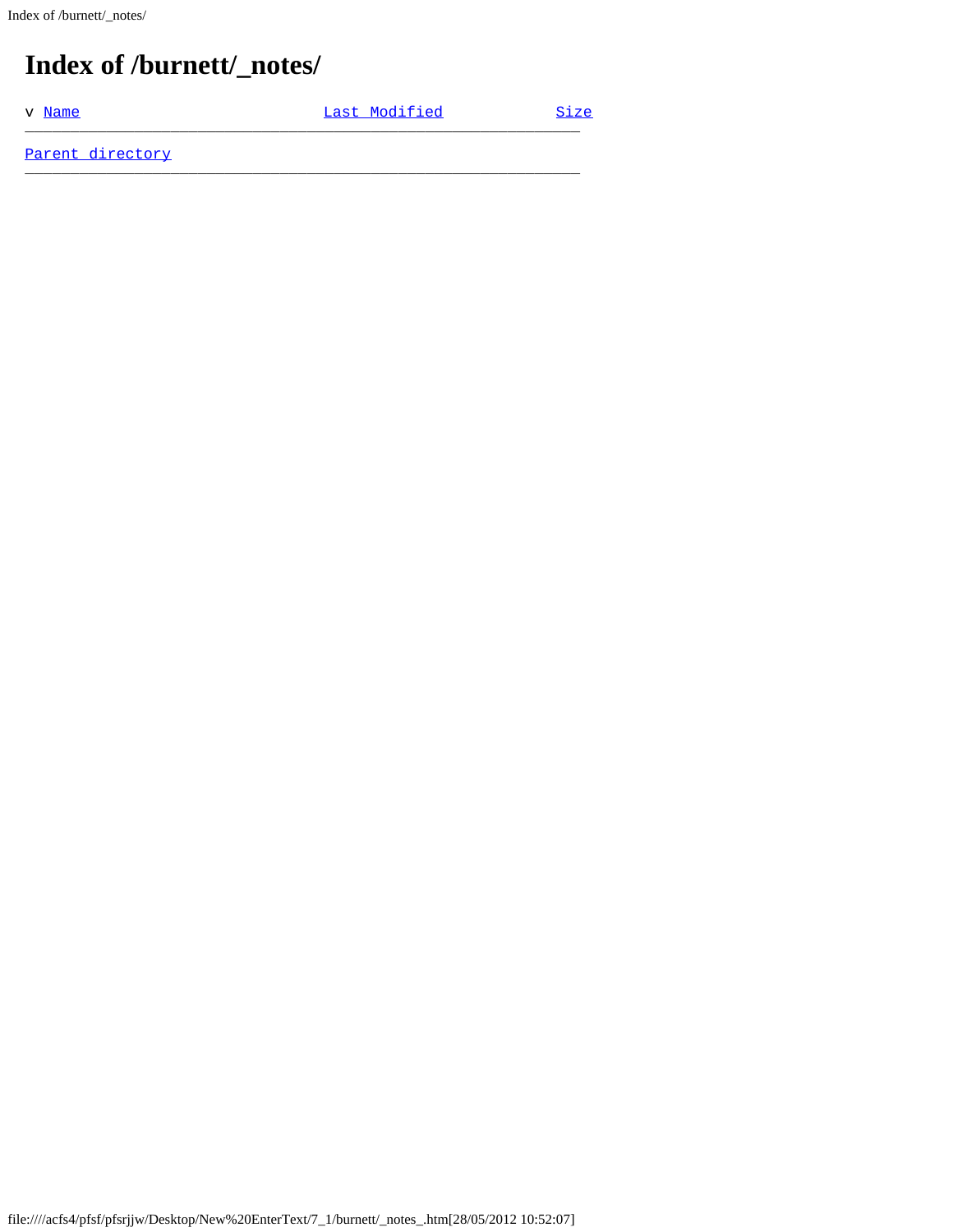| 10. Horizons of our Love                                                                          |  |
|---------------------------------------------------------------------------------------------------|--|
| Soprano, Bass, S.A.T.B., Piano and Bass guitar<br>Words by Eric Roach and George Campbell         |  |
| Freely<br>solo                                                                                    |  |
| Soprano<br>Come,<br>ga-ther the is-land hills<br>in-to the blue ho - ri-zons,                     |  |
| <br>,,,,,,,,,,,,,,,,,,,,,,,,<br><br>Piano                                                         |  |
| 5<br>dim.                                                                                         |  |
| Sop.<br>O<br>In-to the blue ho<br>- ri-zons of our<br>love.                                       |  |
| ж.<br>38<br>ø                                                                                     |  |
| Pno.<br>۰ø<br><br>$\mathbf{r}$                                                                    |  |
| Copyright 2007 Comus Edition Limited                                                              |  |
|                                                                                                   |  |
|                                                                                                   |  |
|                                                                                                   |  |
| Further details from Comus Edition, Heirs House Lane, Colne, BB8 9TA U.K.<br>www.comusedition.com |  |
| NEXT                                                                                              |  |
|                                                                                                   |  |
|                                                                                                   |  |
|                                                                                                   |  |
|                                                                                                   |  |
|                                                                                                   |  |
|                                                                                                   |  |
|                                                                                                   |  |
|                                                                                                   |  |
|                                                                                                   |  |
|                                                                                                   |  |
|                                                                                                   |  |
|                                                                                                   |  |
| file:////acfs4/pfsf/pfsrjjw/Desktop/New%20EnterText/7_1/burnett/73a.htm[28/05/2012 10:52:08]      |  |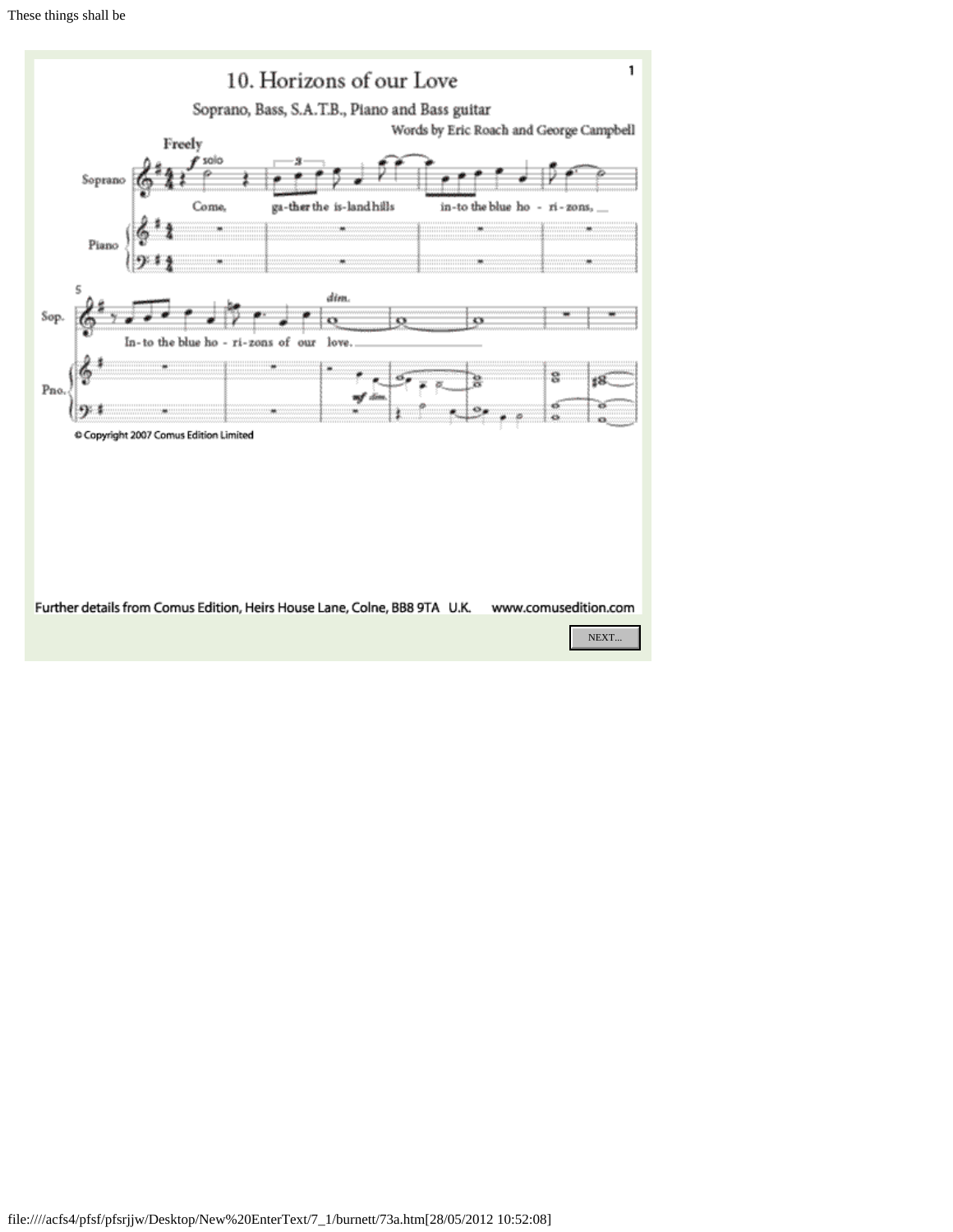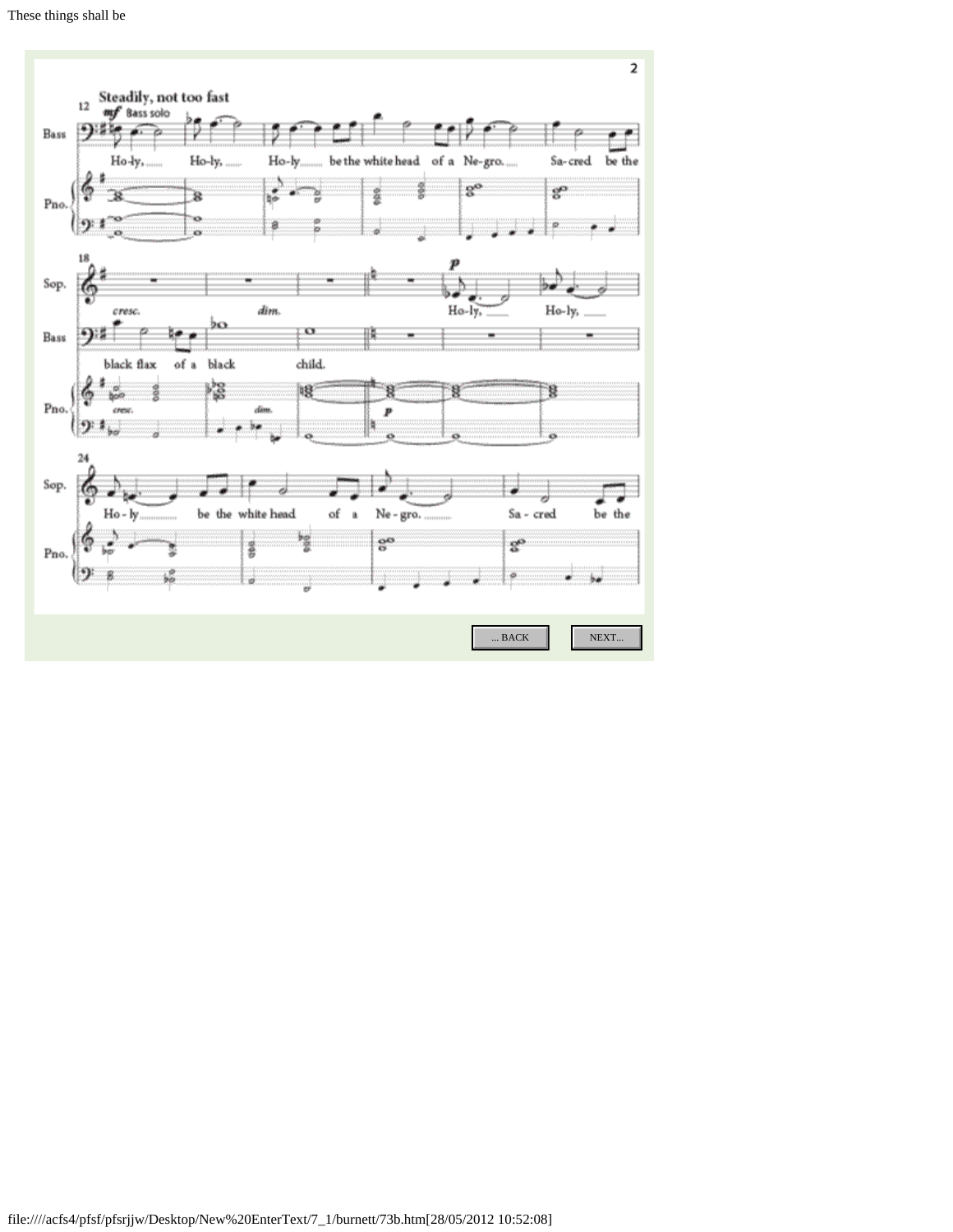These things shall be

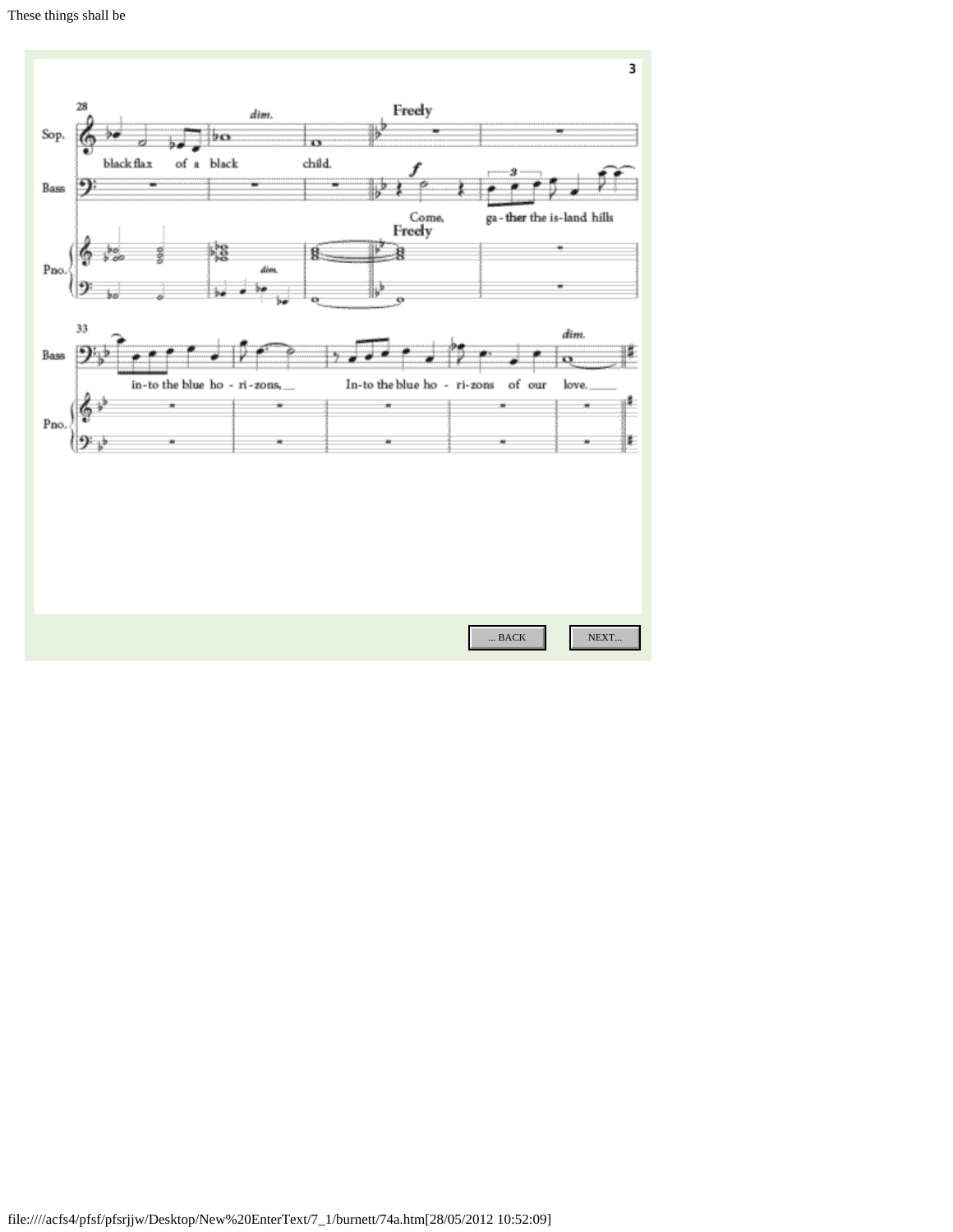

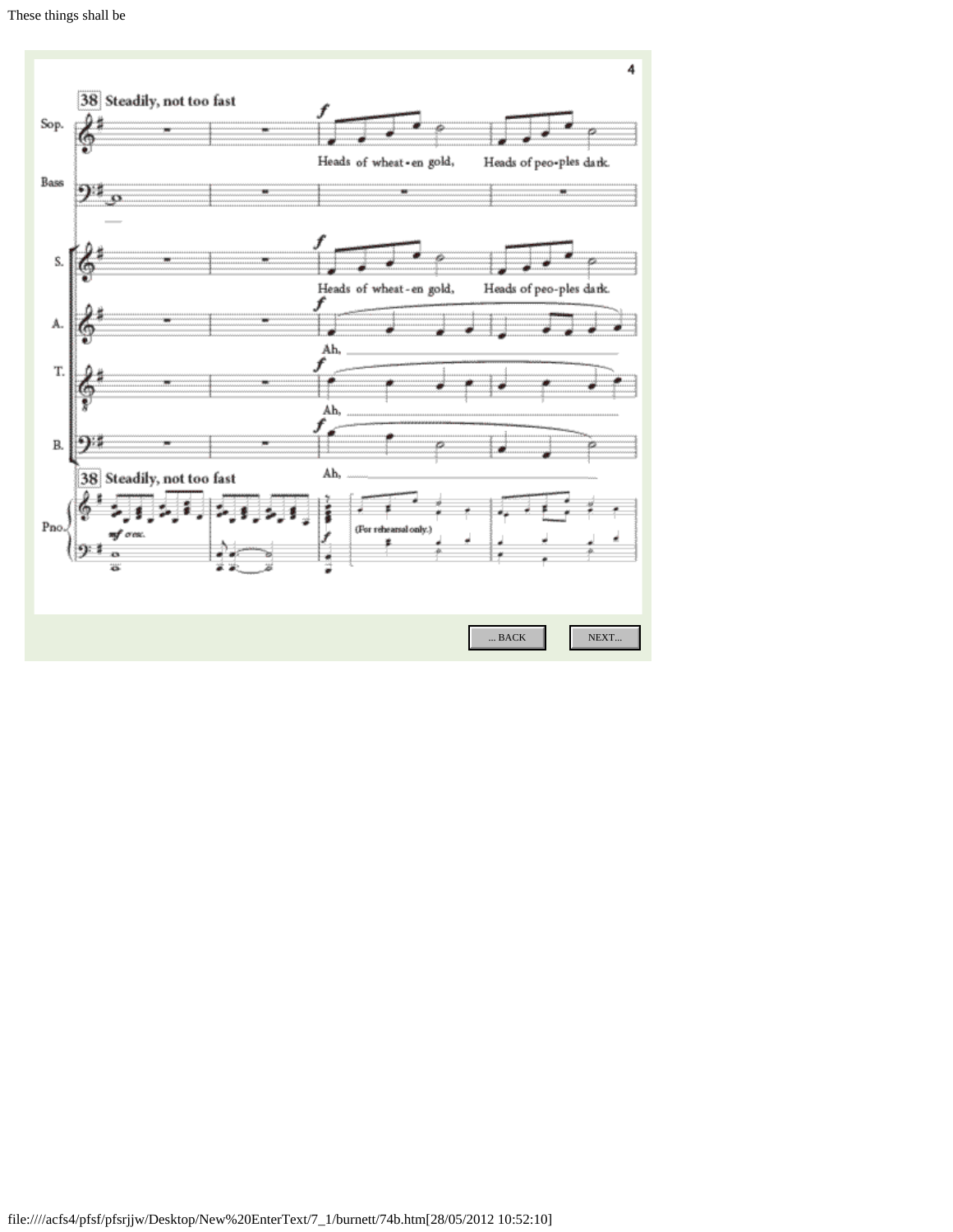

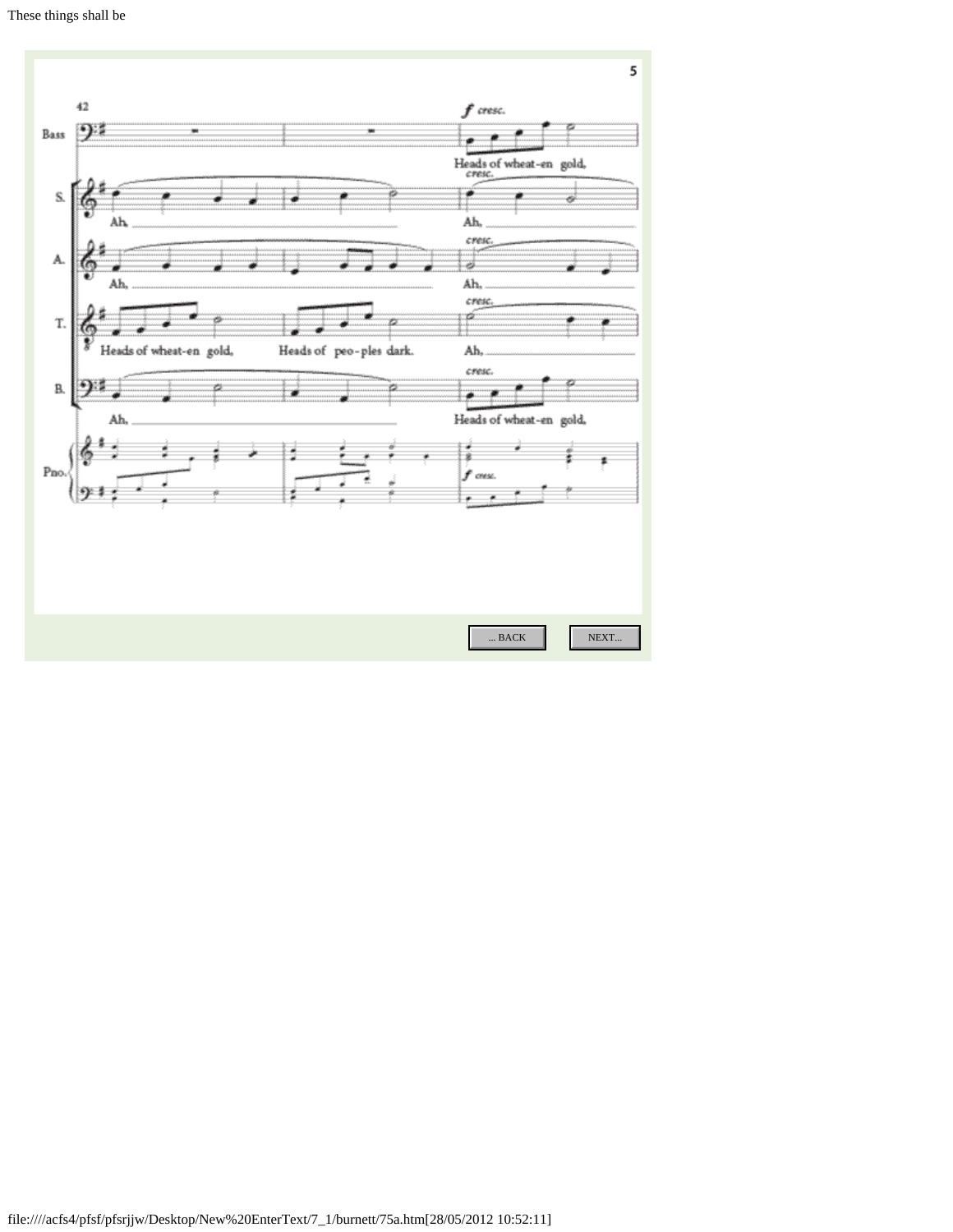

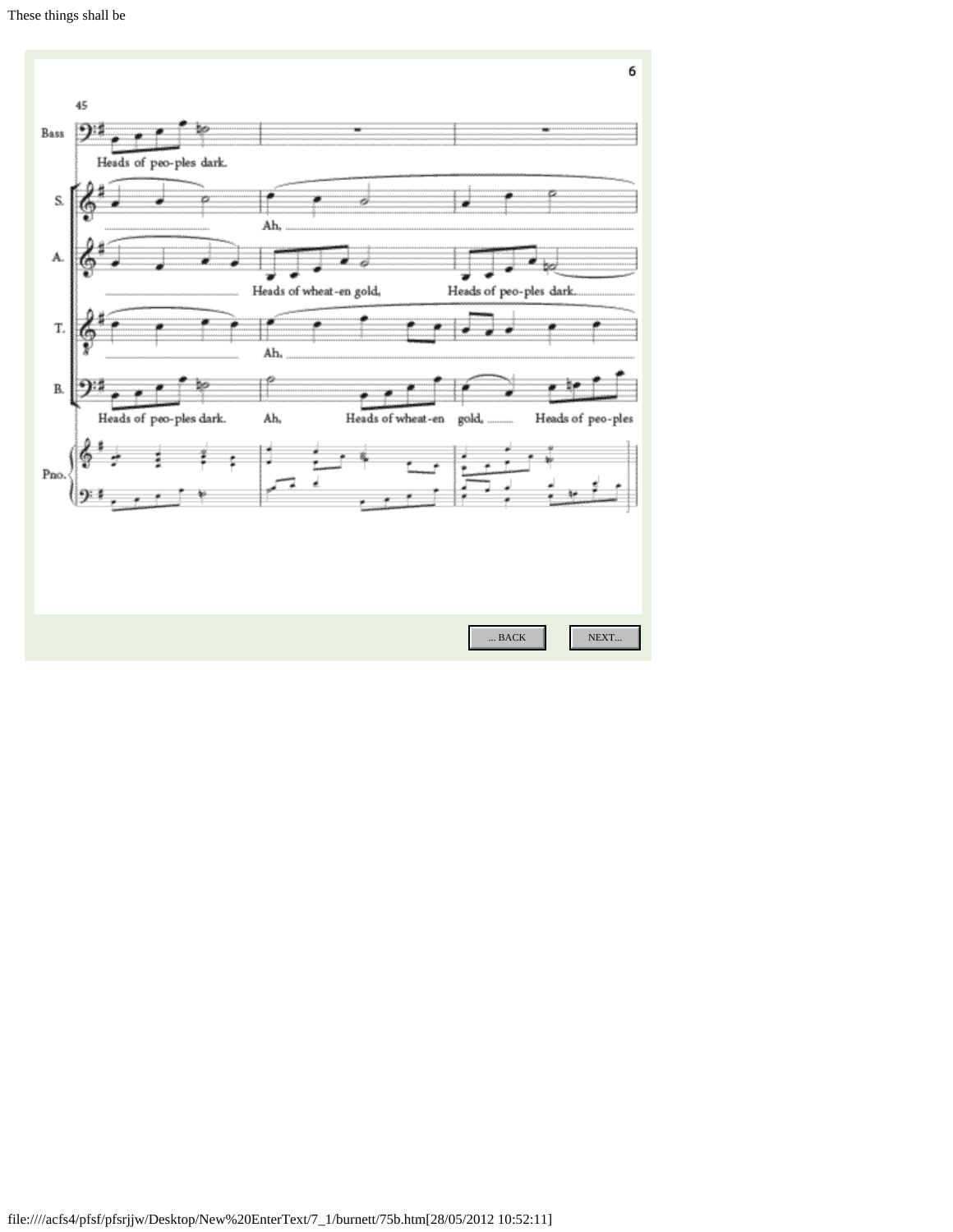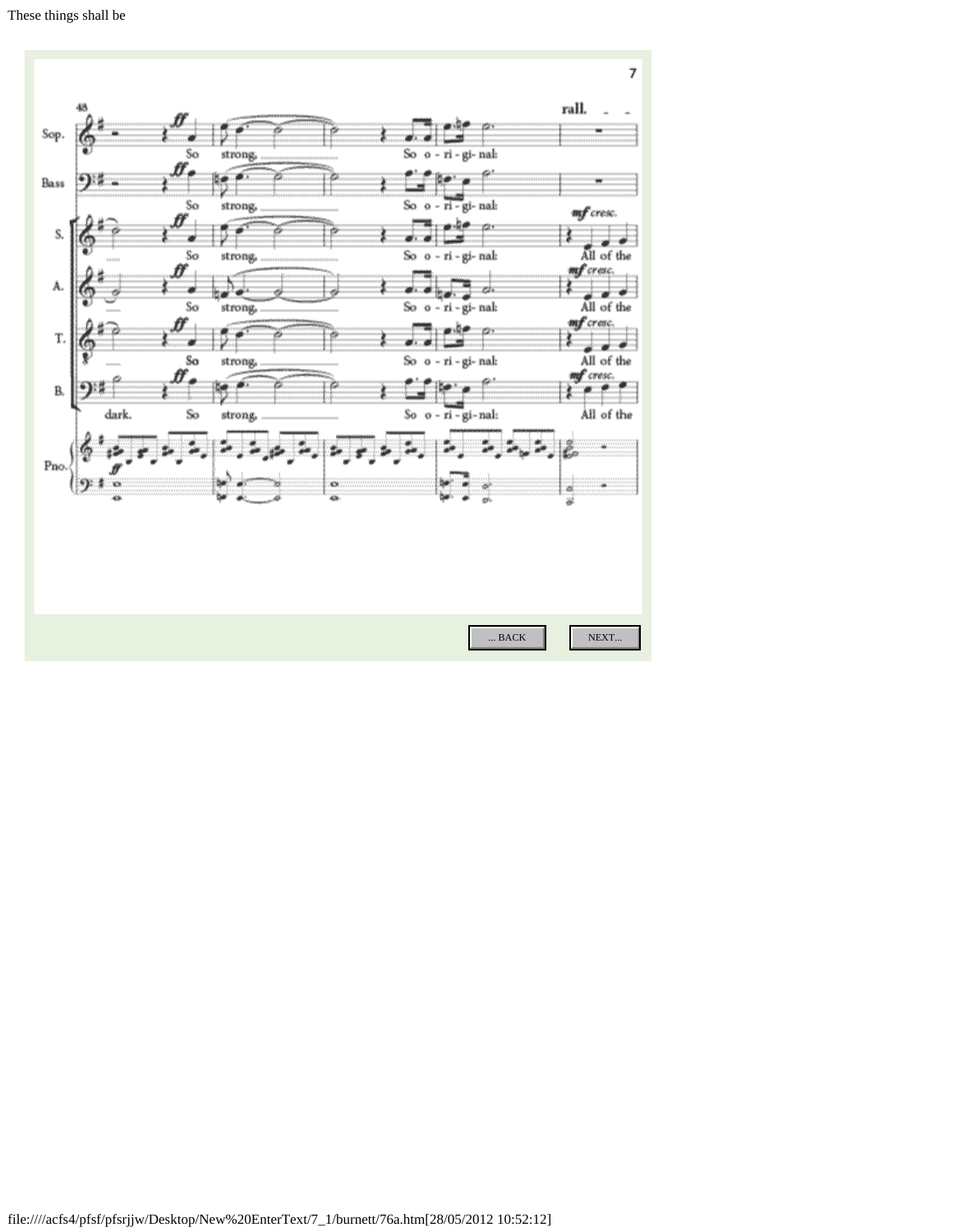These things shall be

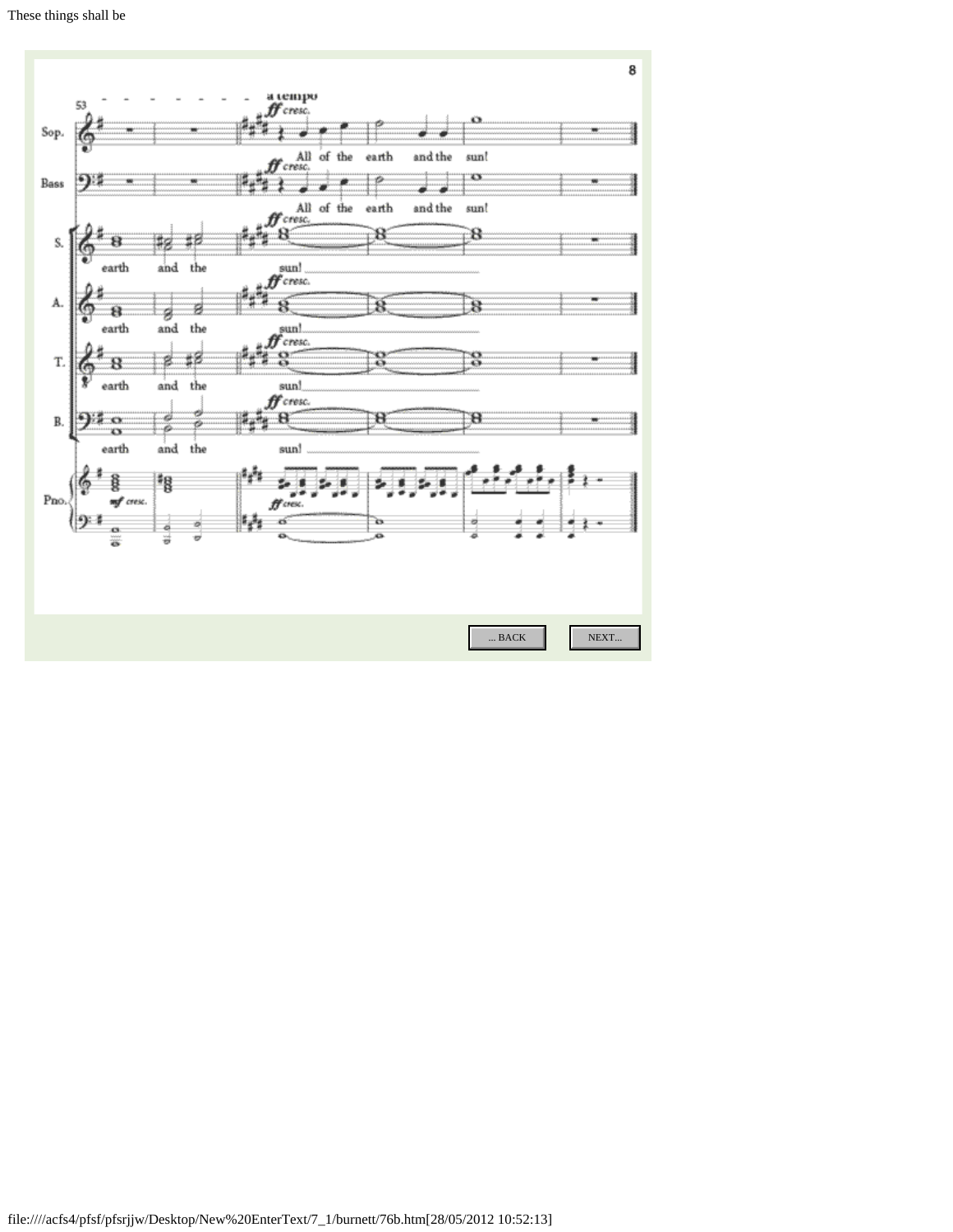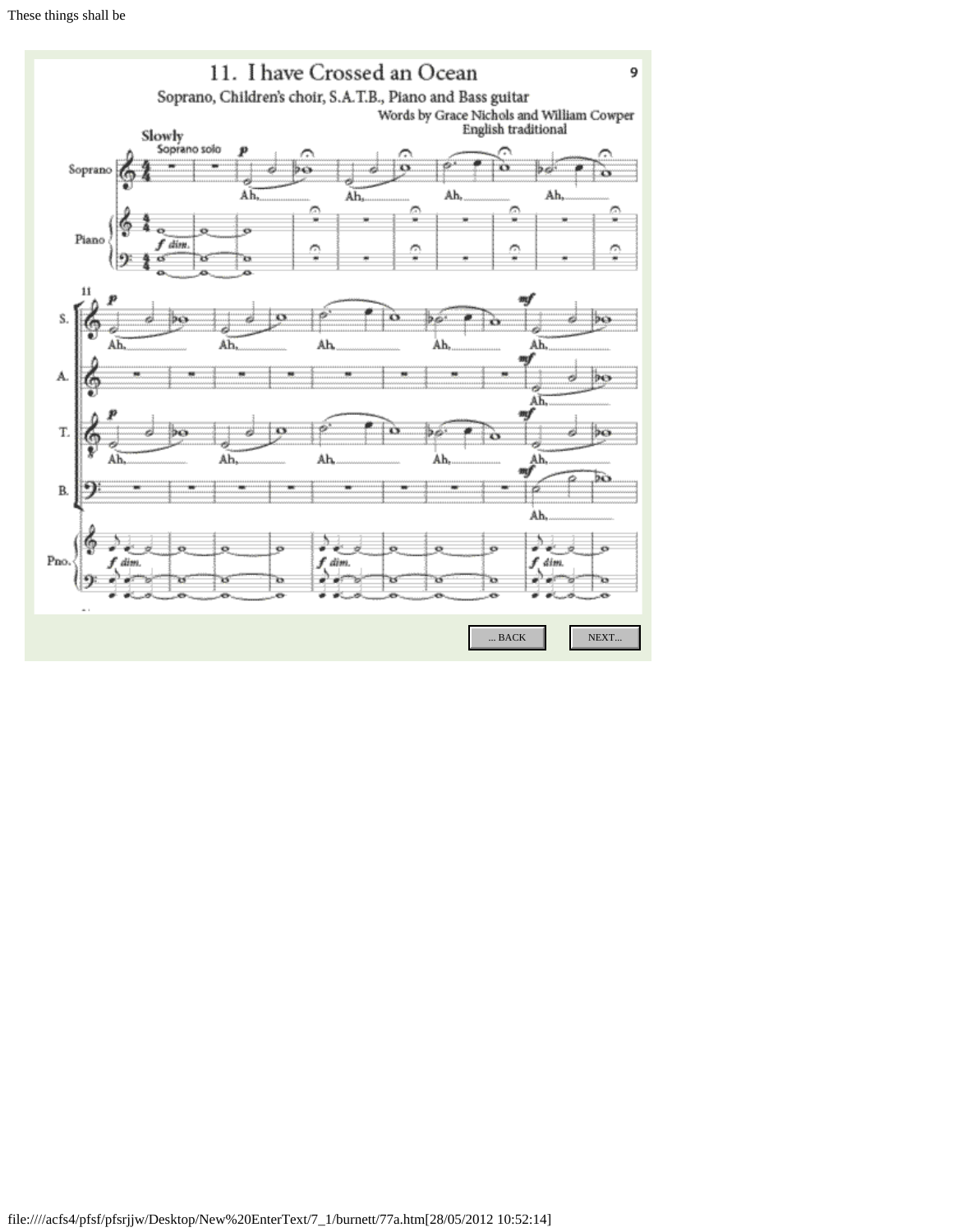

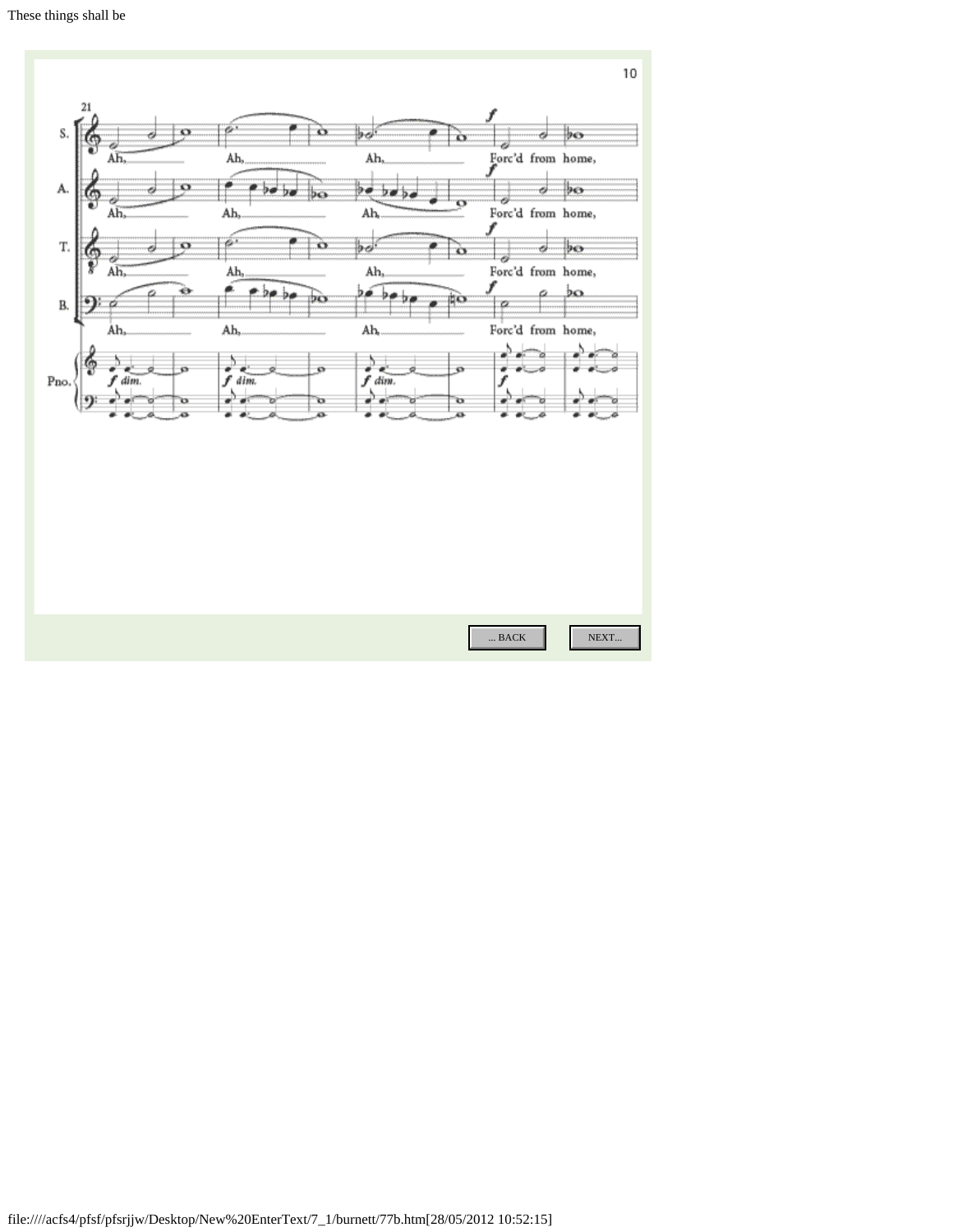

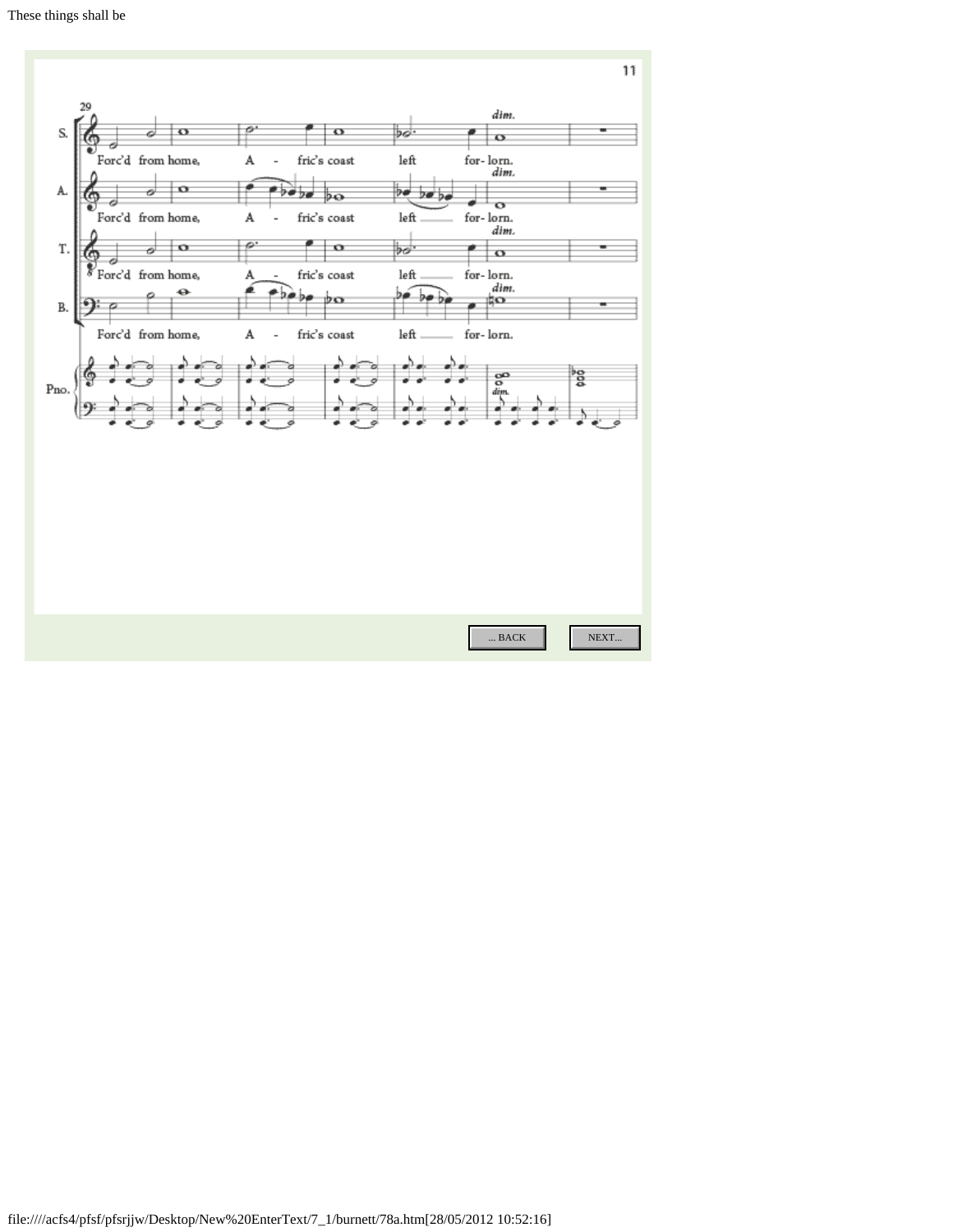These things shall be

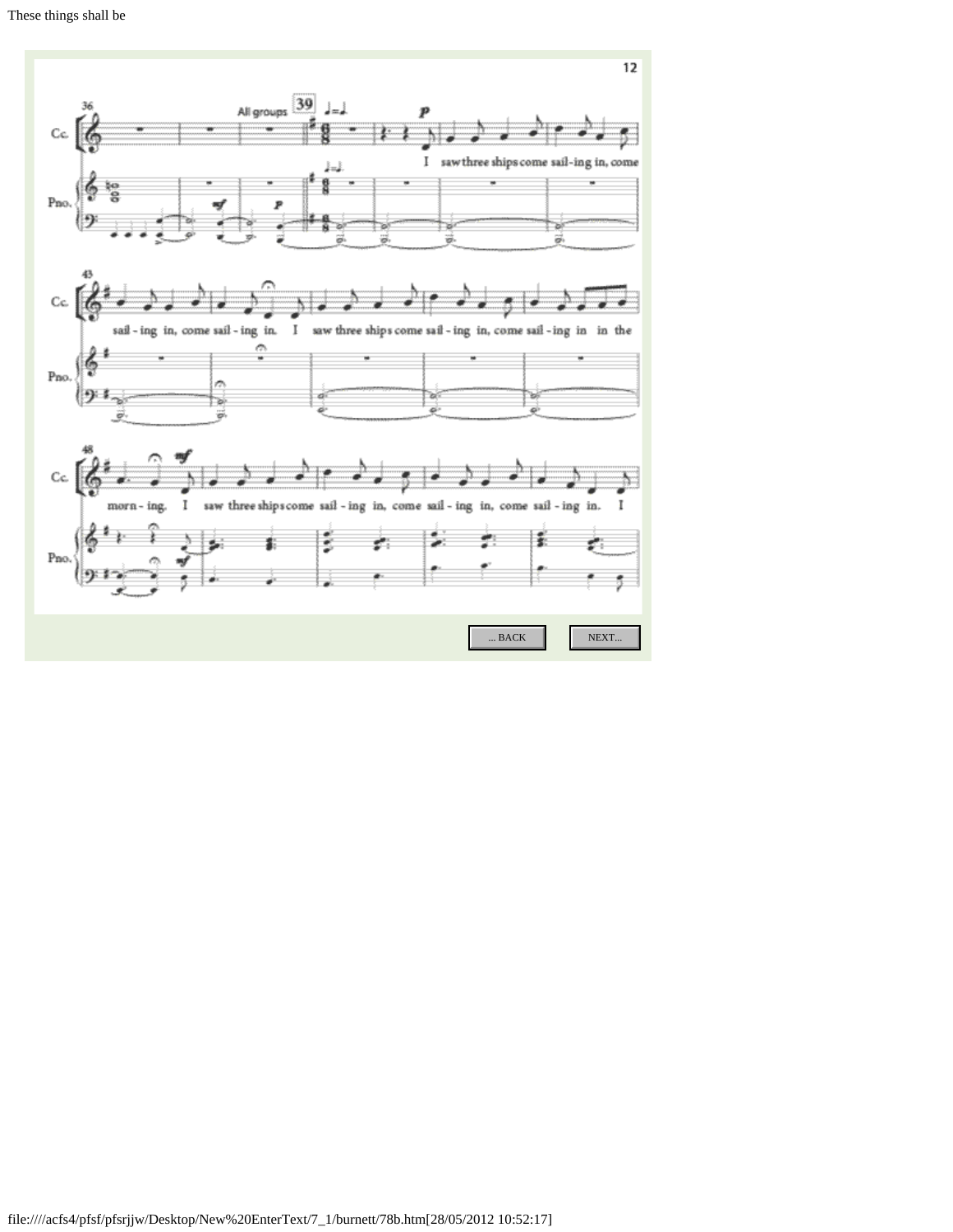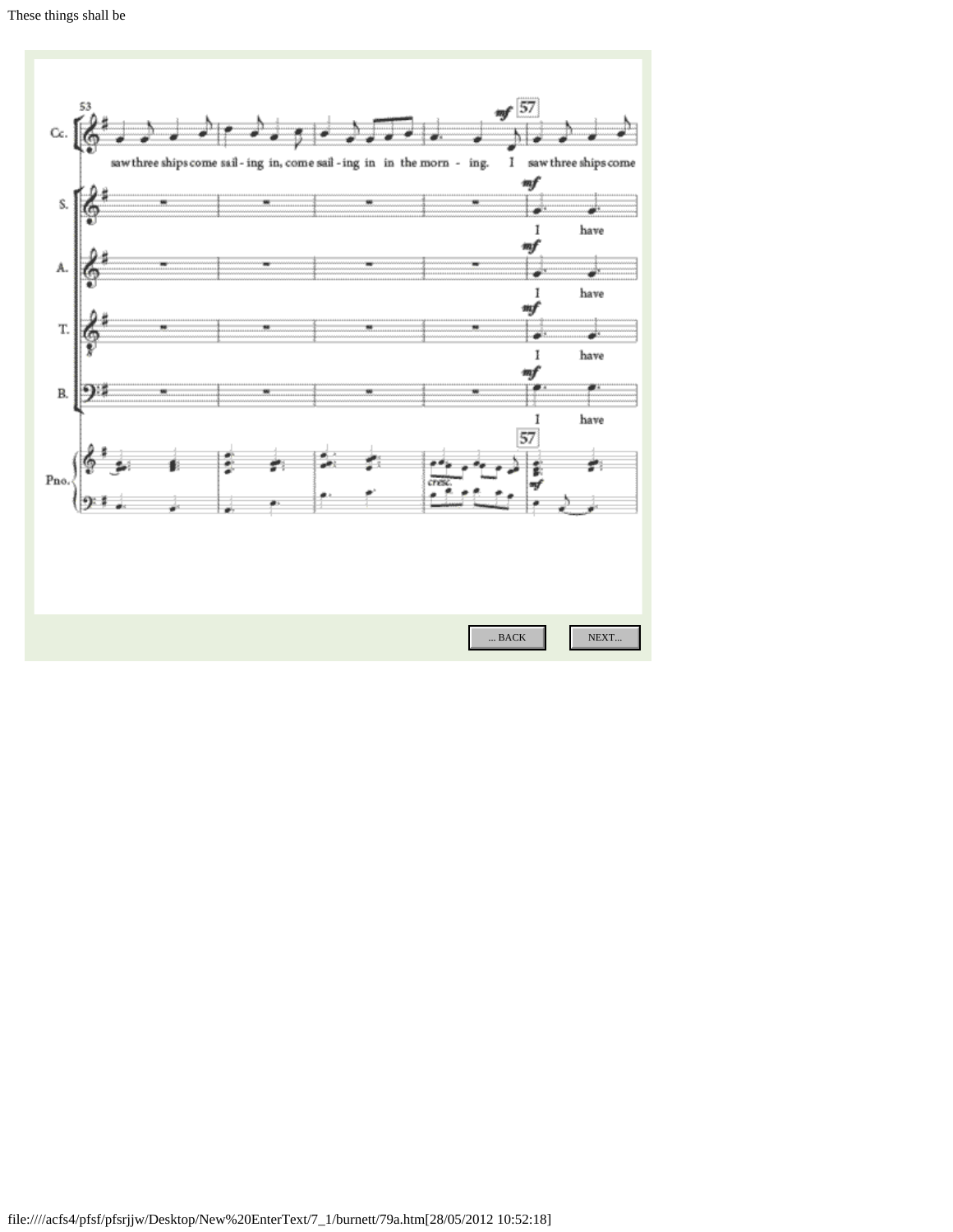These things shall be

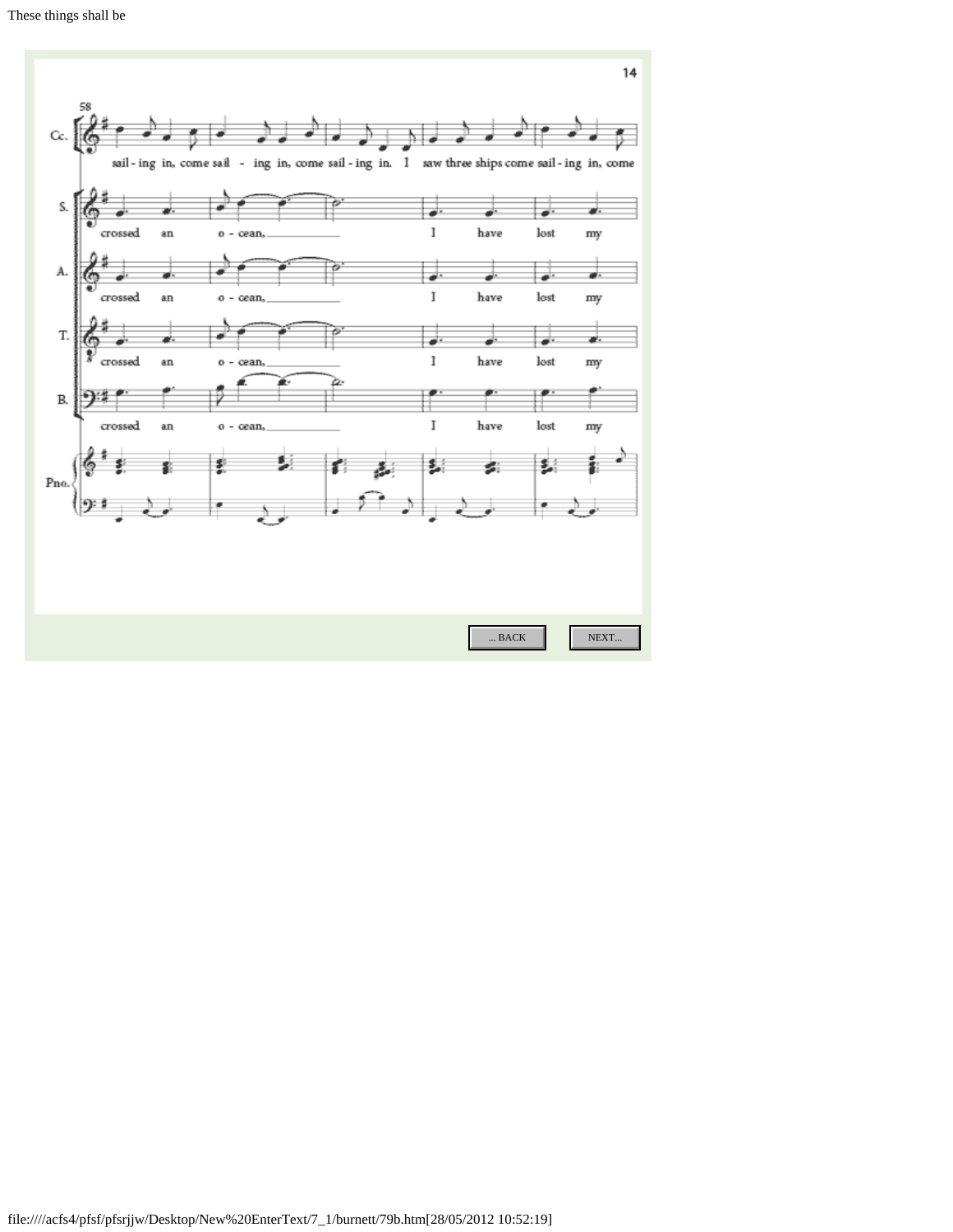These things shall be

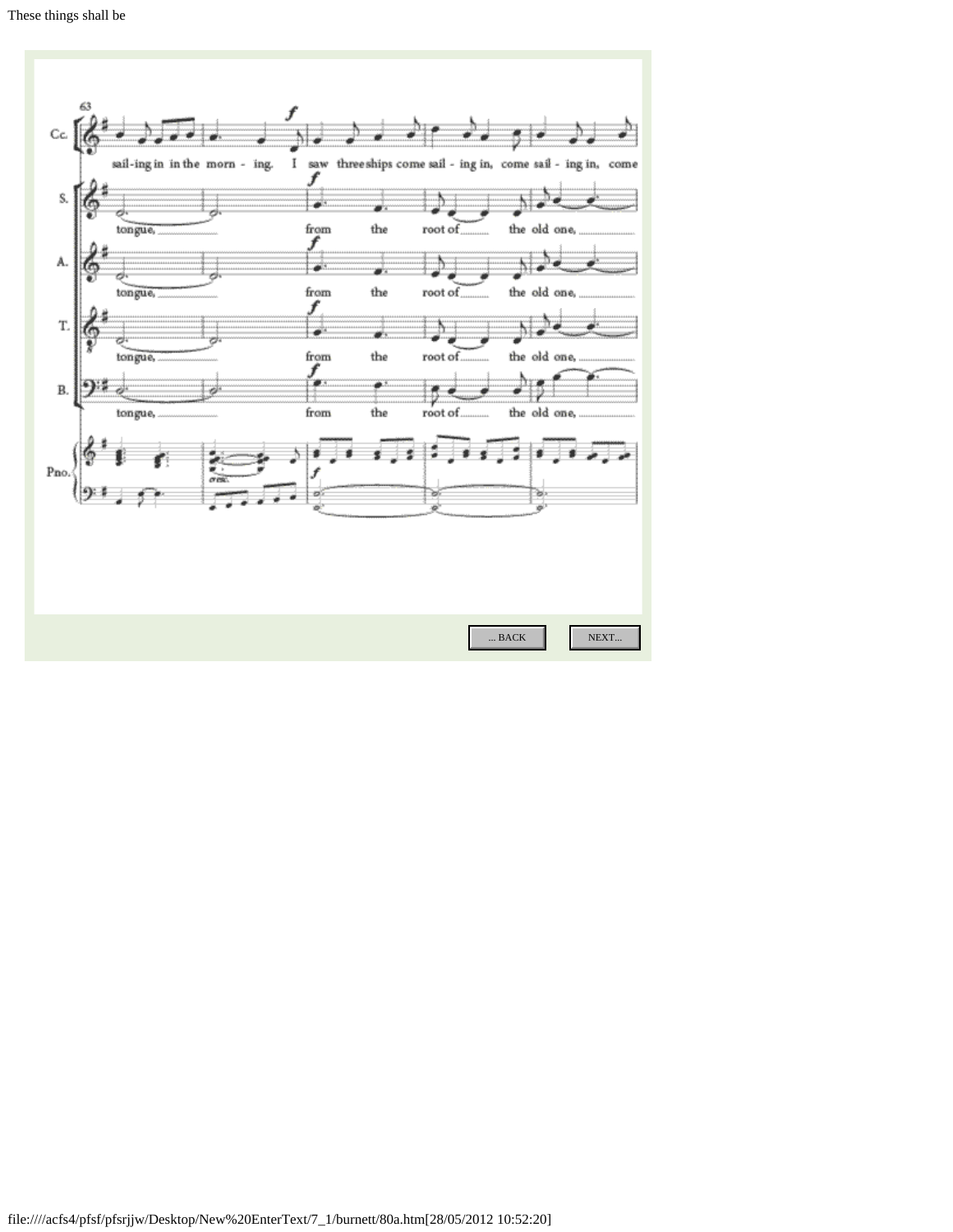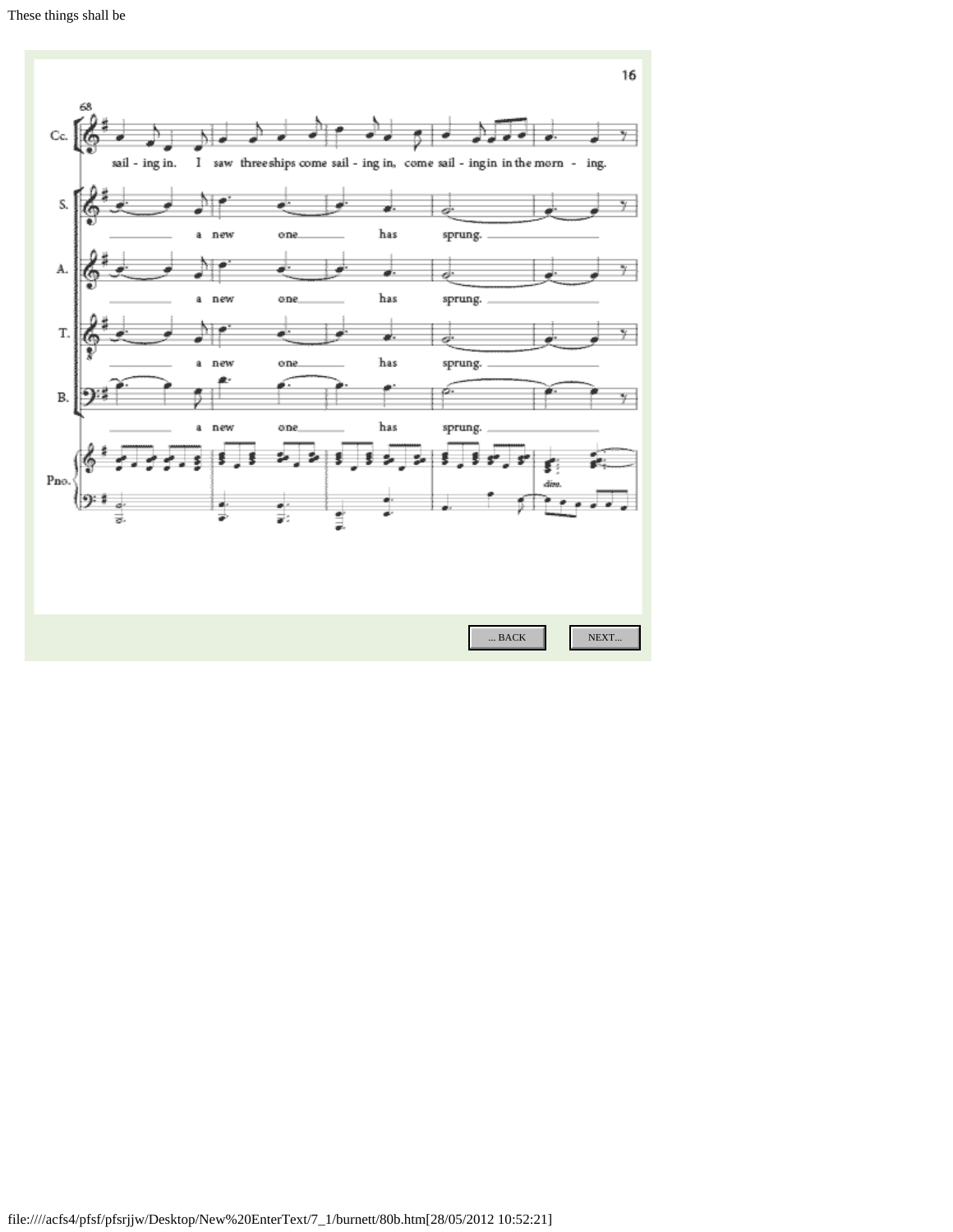

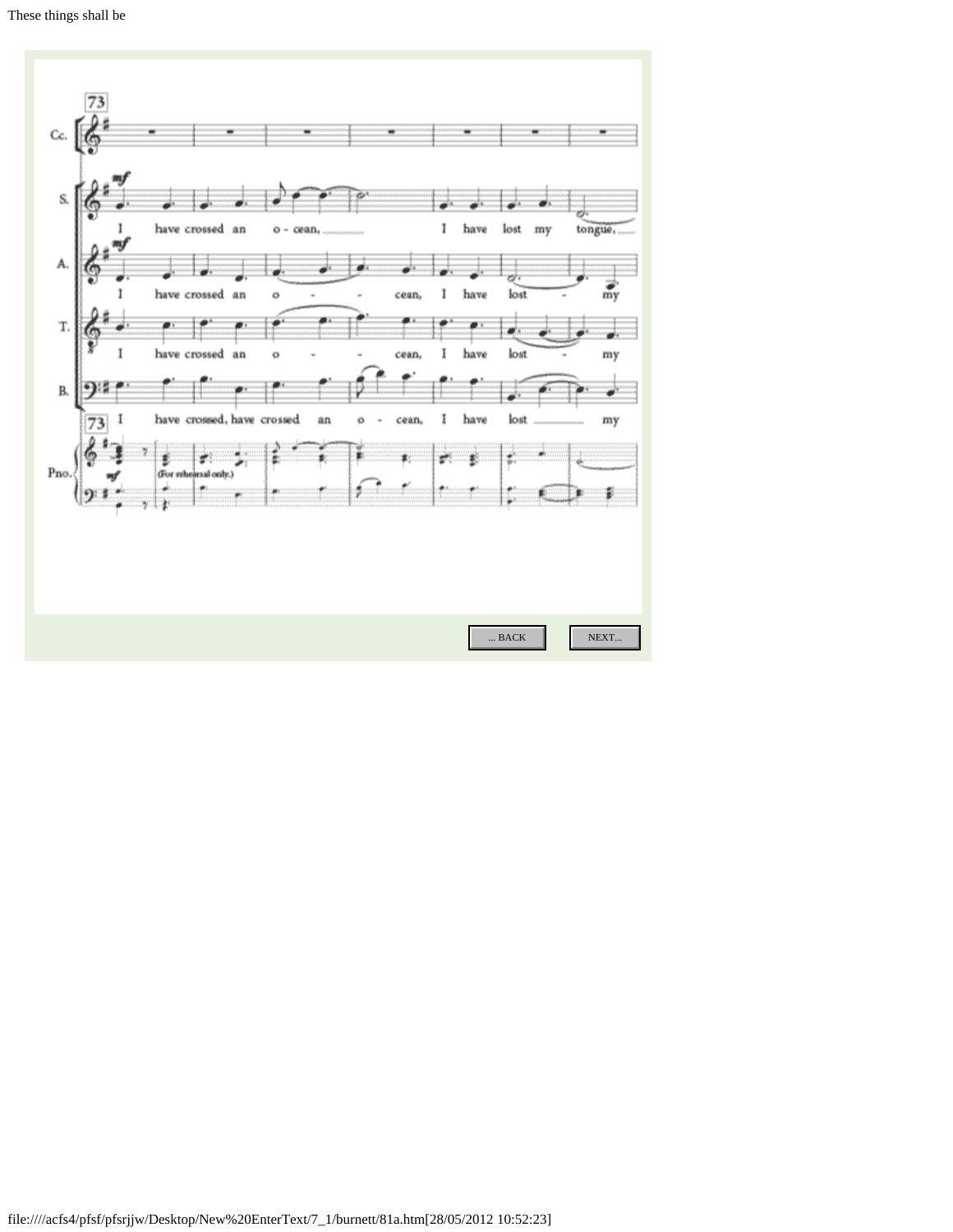

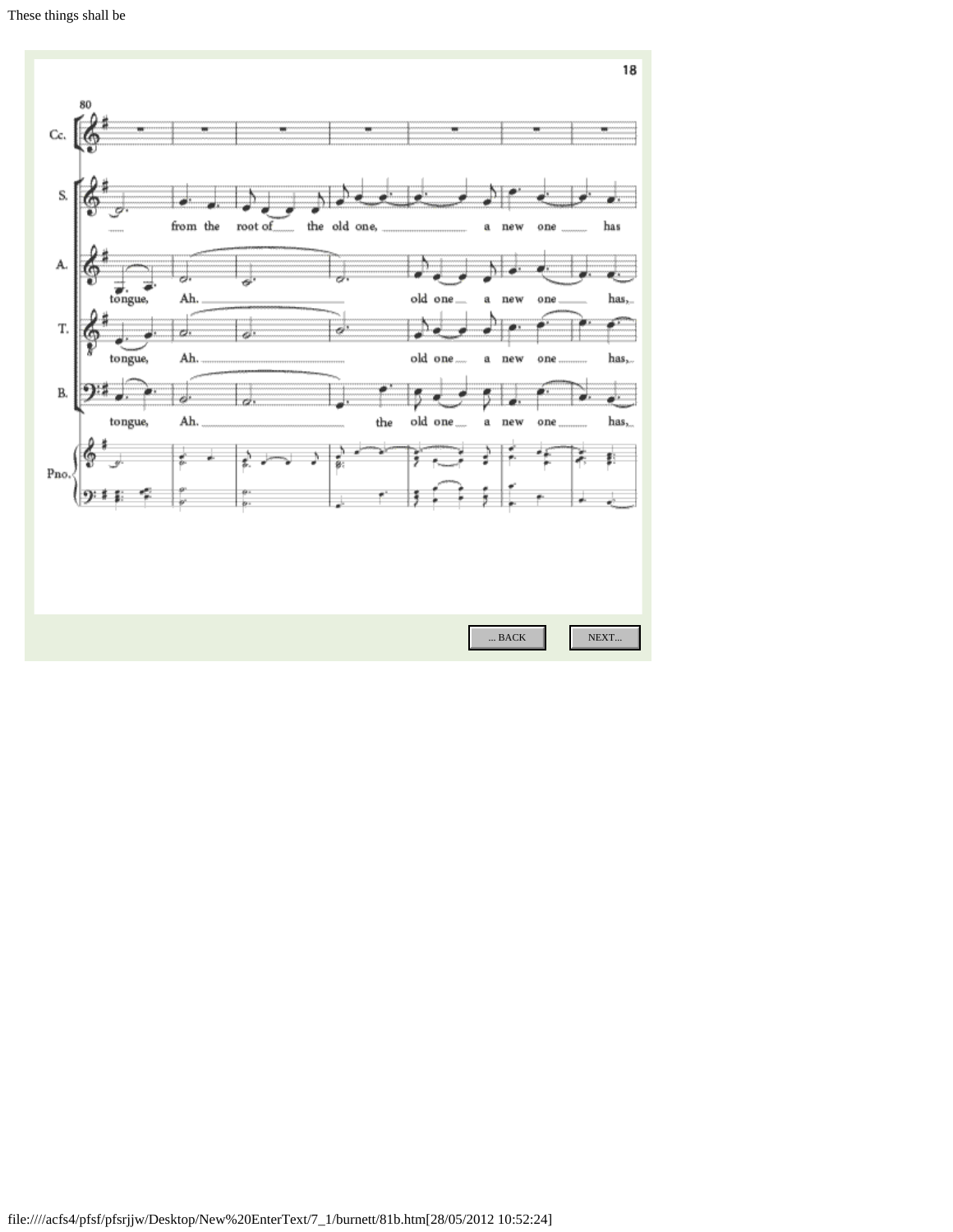

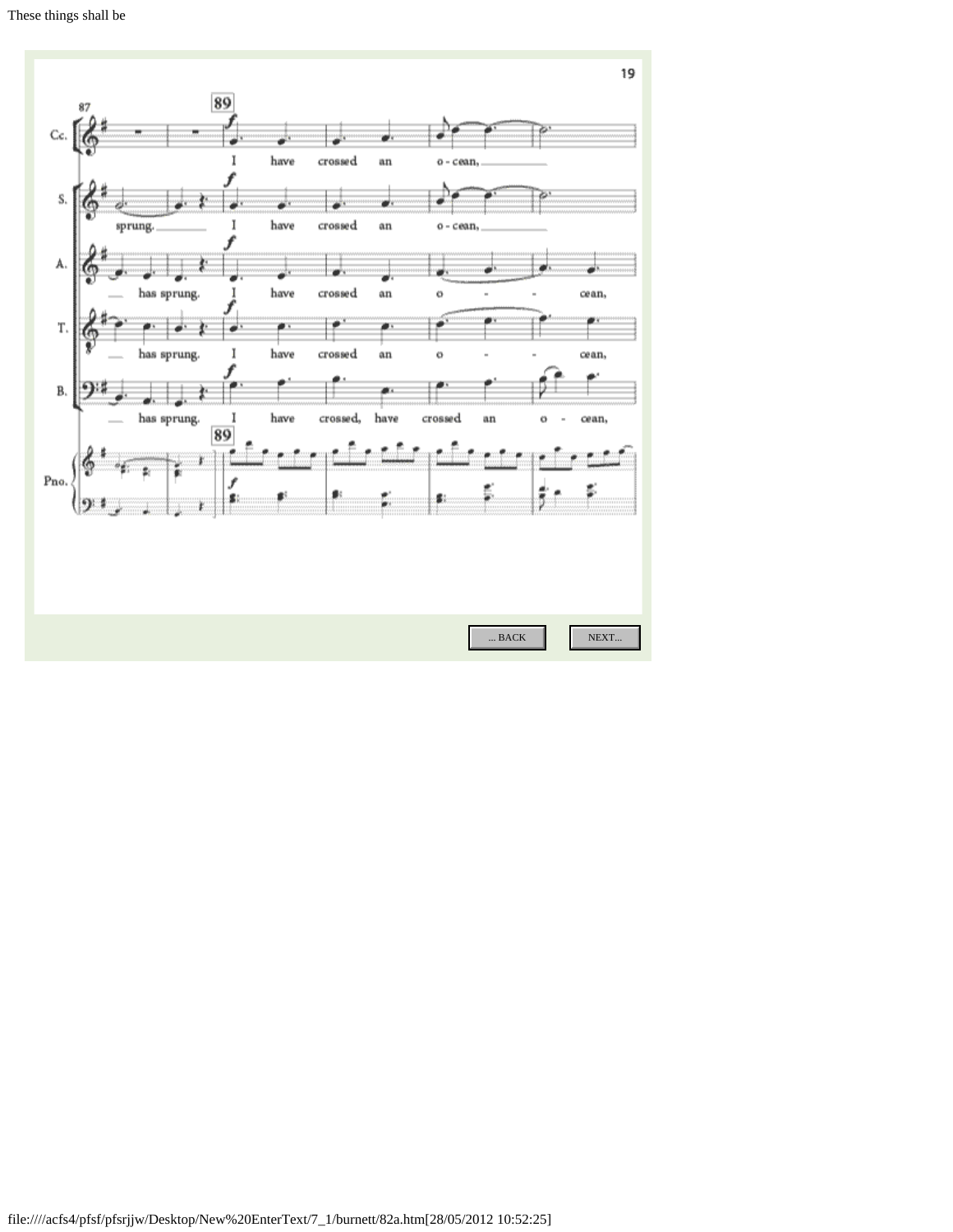These things shall be

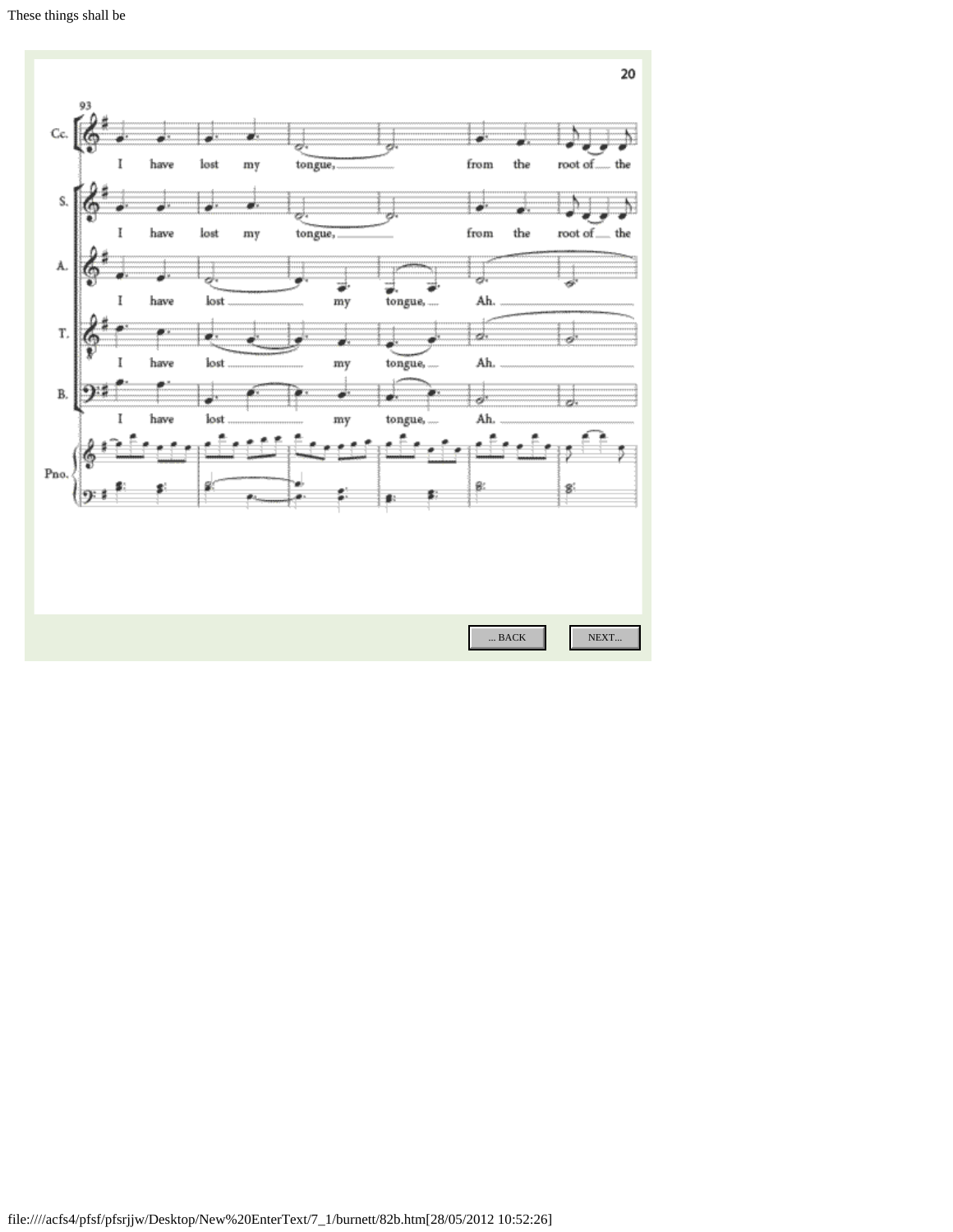These things shall be